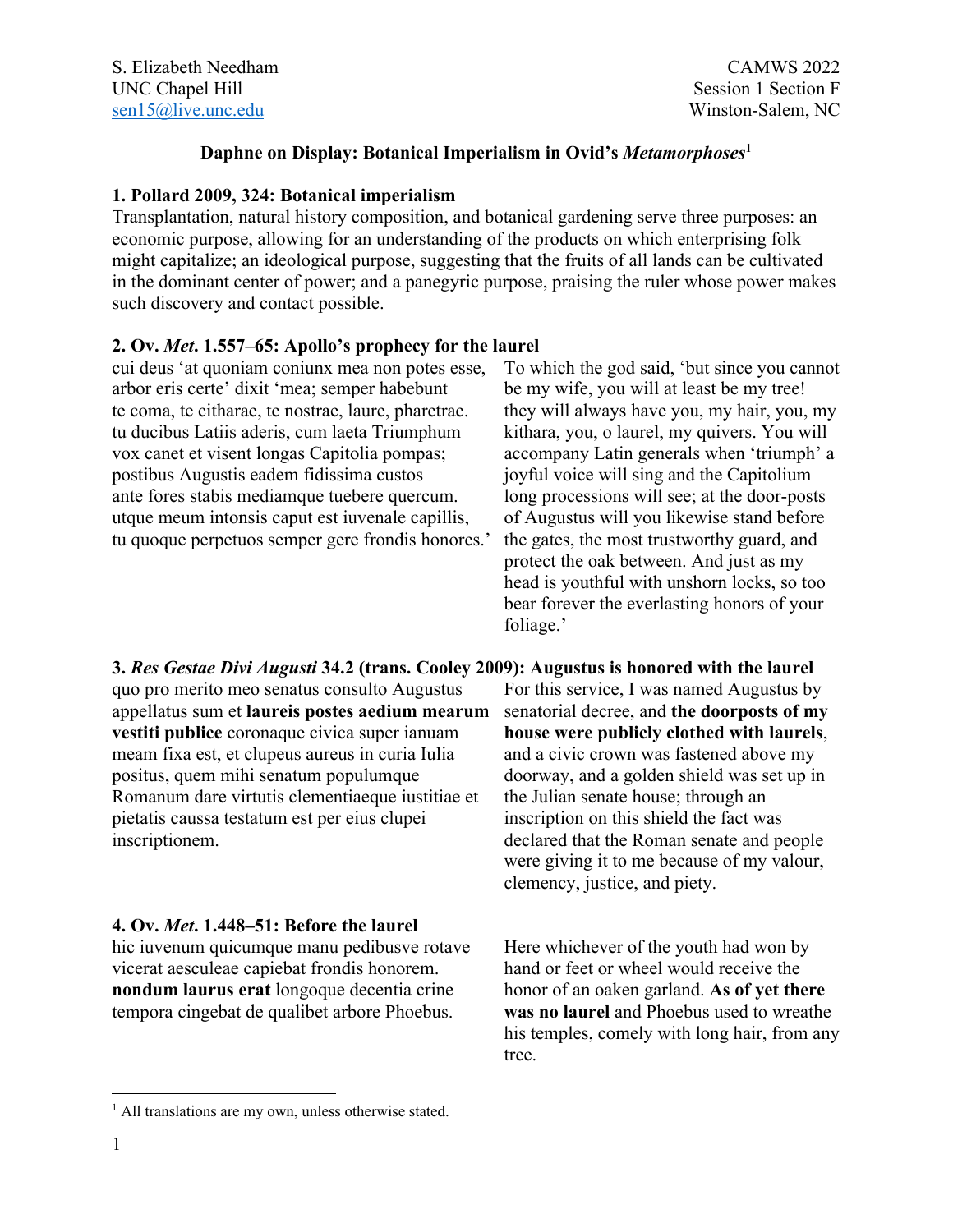### **5. Ov.** *Met***. 15.830–31 and 15.858–60: Augustus' primacy**

quodcumque habitabile tellus sustinet, huius erit; pontus quoque serviet illi.'

Iuppiter arces temperat aetherias et mundi regna triformis, terra sub Augusto est; pater est et rector uterque.

**6. Ov.** *Met***. 1.533–39: The hunting-dog simile**

ut canis in vacuo leporem cum Gallicus arvo vidit, et hic praedam pedibus petit, ille salutem, alter inhaesuro similis iam iamque tenere sperat et extento stringit vestigia rostro, alter in ambiguo est an sit comprensus, et ipsis morsibus eripitur tangentiaque ora relinquit; sic deus et virgo est, **hic spe celer, illa timore**.

## **7. Ov.** *Met***. 1.553–56: Apollo conquers Daphne**

hanc quoque Phoebus amat, positaque in stipite dextra This too Phoebus loves, and placing his right sentit adhuc trepidare novo sub cortice pectus, complexusque suis ramos, ut membra, lacertis oscula dat ligno; refugit tamen oscula lignum.

#### **8. Ov.** *Met***. 1.548–52: Daphne's transformation**

vix prece finita torpor gravis occupat artus; mollia cinguntur tenui praecordia libro; in frondem crines, in ramos bracchia crescunt; pes modo tam velox pigris radicibus haeret; ora cacumen habet; remanet nitor unus in illa.

#### **9. Ov.** *Met***. 1.566–67: Daphne accepts her fate?**

finierat Paean: factis modo laurea ramis adnuit utque caput visa est agitasse cacumen.

#### **10. Ov.** *Met***. 1.544a–47: Daphne's plea**

victa labore fugae, spectans Peneidas undas, 'fer, pater' inquit, 'opem, si flumina numen habetis; qua nimium placui, mutando perde figuram.'

'Whatever habitable land the earth sustains will be his; the sea too will be his slave.'

Jupiter rules the heavenly heights and the kingdoms of the triformed world, the earth is under Augustus; each is father and ruler.

Just like when a Gallic hound sees a hare in an open field, and this one seeks on foot its prey, that one, salvation; the one, as though about to fasten on it, hopes to grasp it even now and grazes its steps with outstretched maw, the other is uncertain as to whether it's been caught and wrests itself away from those very teeth and leaves behind the glancing jaws. So it is, the god and the girl, **he swift with hope, she with fear**.

hand on the trunk he feels her heart still trembling beneath new bark, and embracing the limb-like branches with his own arms he kisses the wood; but the wood shrinks from his kisses.

Scarcely had the prayer finished when a heavy torpor seizes her limbs; her soft waist is girt with thin bark; her hair grows into foliage, her arms into branches; her foot, just now so swift, holds fast with sluggish roots; her head holds a treetop; only beauty remains in her.

Paean had finished: the laurel-tree with justmade branches nodded her assent and the treetop seemed to move like a head.

Overcome by the exertion of her flight, seeing the waters of Peneus, she says 'help, father! If your waters have power; destroy through change this form with which I pleased too much.'